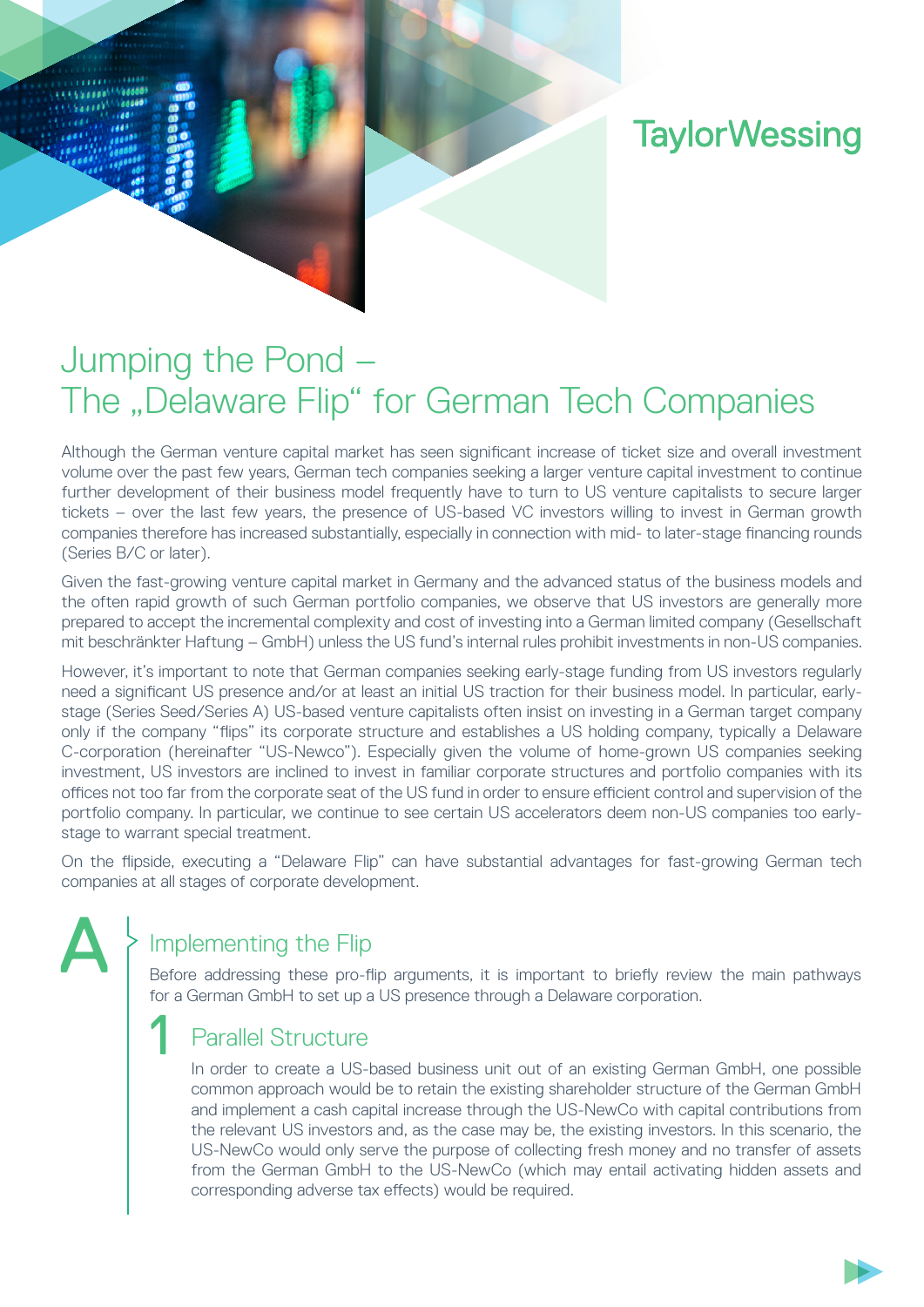However, such parallel structure will most likely conflict with the US investor's intention to create a unified corporate governance, allowing for effective control of the portfolio company through the US-NewCo (only). The same would obviously be true for the mere formation of a US subsidiary of the German GmbH which is frequently incorporated for operational purposes only.

Typically, a US venture capitalist would insist on a lean and simple corporate structure as similar as possible to a US standard corporate structure which facilitates follow-up investments, trade sales or IPO's without triggering extensive due diligence of future investors or acquirers of the US-NewCo.

#### Contribution of GmbH-Shares into US-NewCo 2

The more common approach is that the existing shareholders of the German GmbH acquire shares in the US-NewCo pro rata to their current shareholding in the German GmbH against contribution of the shares held by the respective shareholders in the German GmbH which in turn results in the German GmbH becoming a wholly-owned subsidiary of the US-NewCo. Such structure enables the US investor to provide funds directly to the US-NewCo against issuance of new shares in the US-NewCo without being tangent to the business operations of the German GmbH.

# B

### Advantages of a Delaware Flip

Expanding their market presence and traction to the US market by way of a flip into a Delaware corporation generally provides enormous potential for scalability and (further) rapid growth as the portfolio company will be able to tap into a far larger market, to benefit from a very active venture capital scene with significantly higher investment ticket sizes and to gain access to the US public capital markets in general.

Besides the incremental complexity and cost, an argument early-stage US investors commonly make against investing in German companies relates to employee equity: Shares in a Delaware C corporation can provide US taxpayers with tax advantages that don't extend to shares in a German limited company. In particular, the US tax code's Qualified Small Business Stock (QSBS) exemption can help employees of successful early-stage companies protect up to \$10 million (or 10 times cost basis, whichever is greater) from US federal income taxes on the sale of shares held for more than five years. As a result, German companies doing business in a highly competitive labour market such as Silicon Valley will be at a disadvantage relative to companies who can offer potential employees equity in a US company. If a Delaware flip is consummated, it is therefore important to include any existing employee incentive program such as a VSOP or phantom stock program in the flip (e.g. by exchanging existing virtual stock appreciation rights in the German GmbH into such rights in the US-NewCo for the new employees of the US-NewCo).

Another argument often raised is that proactively executing a Delaware flip (i.e., before signing a term sheet requiring a flip as a condition of closing the round) reduces friction with potential US investors.

However, executing a Delaware flip without the certainty of an immediate capital infusion can impair the company's financial health. Further, once a German GmbH flips into a US holding company, there's usually no going back; the "Delaware backflip" from a US company into a German holding company (also known as an "inversion" transaction) can have undesirable US tax consequences. Therefore,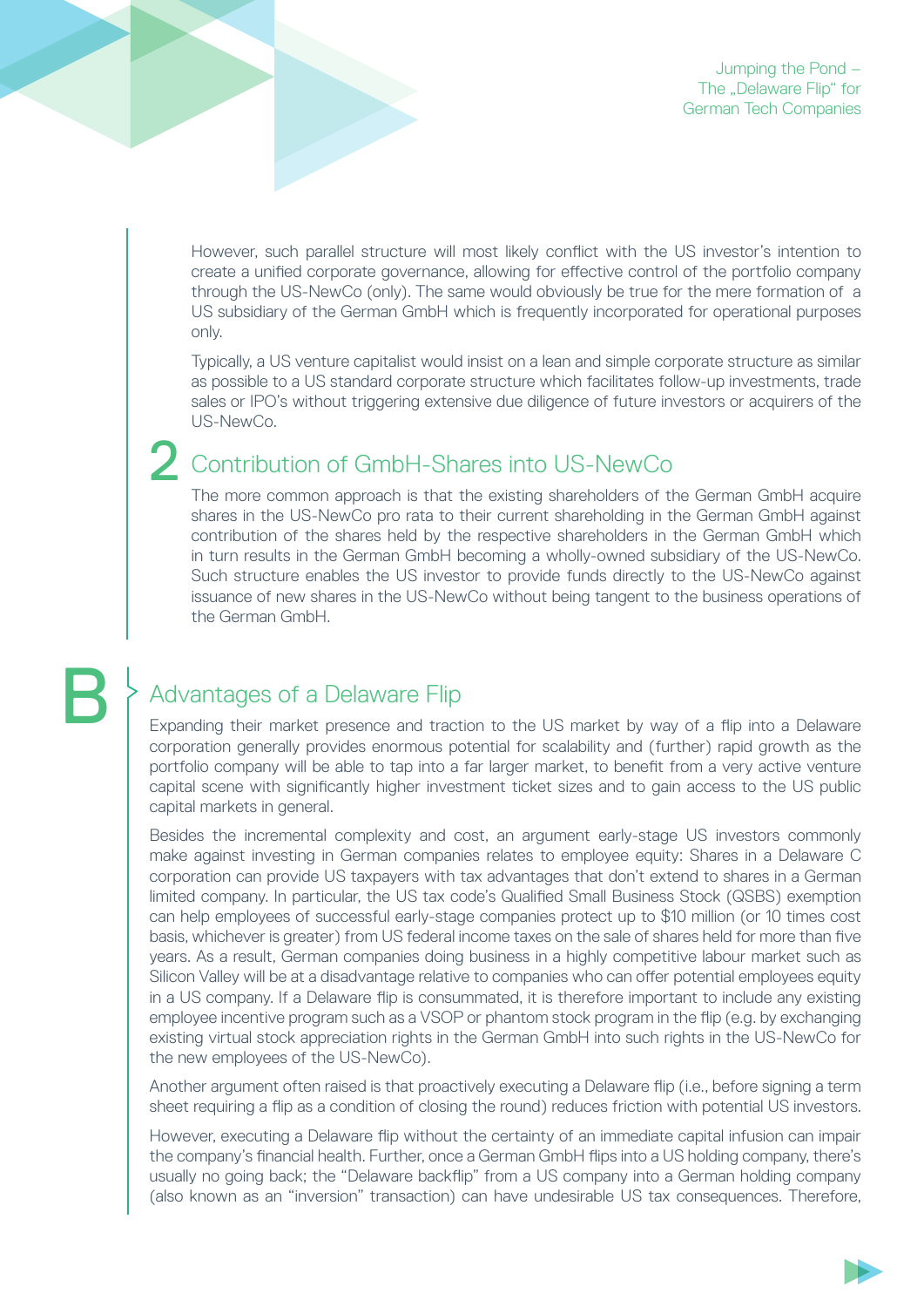Jumping the Pond – The "Delaware Flip" for German Tech Companies

founders should execute the flip only at the point in time it is absolutely necessary for soliciting US investors and/or the further development of the business model and the execution of the flip should be directly linked to the envisaged equity investment by the relevant US investor.

 $\begin{array}{c} \square \end{array}$ 

### Potential Risks involved in a Delaware flip

It should be noted that a Delaware flip is almost exclusively executed upon request of the relevant US investors – whereas, if a German limited company requires a US company exclusively for operational or commercial reasons (e.g., to hire US employees or contract with US counterparties), the formation of a direct US subsidiary would suffice in most cases. This means the Delaware flip is a process imposed on the German GmbH by investors. To that end, it is vital for US investors and founders alike to be aware of potential (legal, tax and economic) risks and disadvantages a Delaware flip may entail for a German GmbH. company, there's usually no going back; the "Delaware backflip" from a US company into a German holding company (also known as an "inversion" transaction) can have undesirable US tax consequences. Therefore, founders should execute the flip only at the point in time it is absolutely necessary for soliciting US investors and/or the further development of the business model and the execution of the flip should be directly linked to the envisaged equity investment by the relevant US investor.

# US Tax Implications

1

The US-NewCo would be subject to a higher aggregate US corporate tax rate of close to 26 percent (federal plus state); by comparison, the German federal corporate tax rate is approximately 15.8 percent (although it is important to note that the averaged aggregate tax burden of a German GmbH is approx. 29.8 percent and therefore may be significantly higher than for a US corporation following the 2018 US tax reform). This means that a Delaware flip potentially subjects a larger share of a German GmbH's global profits to the higher US corporate tax rate, while also adding greater tax complexity since the German GmbH as a subsidiary of the US-NewCo is now a so-called "controlled foreign corporation (CFC)" and needs to be included in the US tax statement of the US-NewCo pursuant to sec. 5471 Internal Revenue Code (IRC), although, due to the German-US double taxation treaty, income of the German GmbH will still be taxed in Germany. Moreover, rather extensive reporting and accounting obligations apply with respect to the German GmbH now being a CFC.

It should be noted that the contribution of shares in a German GmbH into a US-NewCo itself is not subject to tax since sec. 351 IRC stipulates that the contribution of property into a company whose share capital is, following the transaction, held by the contributing (former) shareholder of the German GmbH does not lead to any taxable profit but is considered a tax-neutral "exchange".

An additional consideration associated with having a US-NewCo as a holding company is the effect of the Committee on Foreign Investment in the United States (CFIUS) on non-US investment into US companies: As of November 2018, non-US investors making equity investments into many US companies will be required to file their investments with CFIUS before closing. The updated rules require non-US investors to provide CFIUS the opportunity to review investments into a wide range of US businesses - including those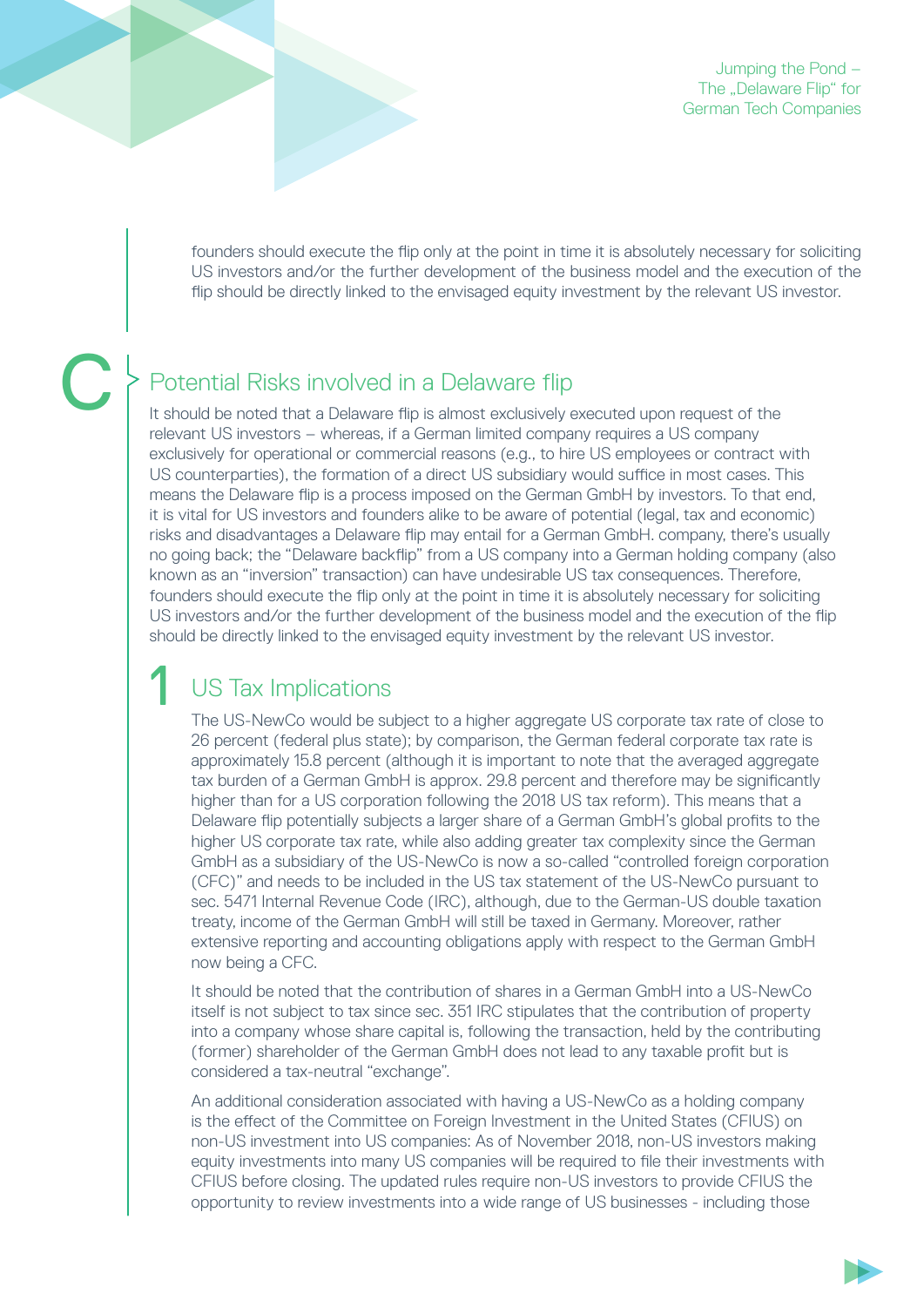that develop, make, or test "critical technologies" - and to evaluate national security risks associated with those investments. Penalties for failing to make a mandatory filing may be as much as the total investment in question, and parties can be forced to divest their investment.

#### German Tax Implications 2

Executing a Delaware flip may have two substantial adverse tax implications from a German perspective: The contribution of shares in the German GmbH into a US-NewCo is essentially regarded as a transfer of shares to a foreign entity and therefore, the privilege of book valuetransfers for share swaps applicable to comparable share transfers to a German entity is therefore not applicable. To that end, the Delaware flip may trigger capital gains tax, whereas the taxable capital gains are equal to the delta between the fair market value of the GmbHshares at the point in time of the Delaware flip and the historical acquisition costs for such shares. Typically, the German tax office would calculate the fair market value for the GmbHshares on the underlying most current pre-money valuation of the German GmbH on which the Delaware flip (or even the corresponding equity investment by the relevant US investor) is based, leading to capital gains for the former shareholders of the German GmbH. However, it should be noted that, if the relevant former shareholder of the German GmbH is a limited liability company or a corporation (as it is usually the case for investors and founder vehicles alike), 95% of the capital gains are tax-exempted, leading to an effective capital gains tax of approx. 1.5 percent.

Moreover, the Delaware flip may have a significant adverse effect on losses carried forward of the German GmbH. Typically a fast-growing tech company has a significant amount of losses carried forward which are normally credited against any taxable profits of the German GmbH and therefore constitute an important tax asset for the German GmbH. However, losses carried forward will become fully forfeited within five years if more than 50% of the shares in the German GmbH are sold or otherwise transferred to a third party. Although since 2016 there is now the possibility of applying for a continuous use of such losses carried forward as tax assets despite a transfer of the majority of shares to a third party, it remains rather uncertain under which circumstances such application would be approved by the tax office in case of a Delaware flip.

Therefore, contemplating a Delaware flip of a German GmbH should always include a thorough assessment of the legal and economic impact of potential tax risks as well as, to the extent required, due consultation with the competent tax authorities prior to implementing the flip transaction itself.

#### Transaction Costs 3

A more immediate consideration is the out-of-pocket cost of a Delaware flip transaction. The German and US tax and legal advisory fees can run into the tens of thousands of dollars, particularly if the company has completed prior fundraising rounds and needs to consider numerous competing shareholder interests. While these short-term and long-term costs may partly be compensated by the fact that – ideally – the Delaware flip is closely linked to a further equity financing round, the relevant company and the US investor should jointly assess whether the amount invested and value added by the US investor justify those costs and tax risks.